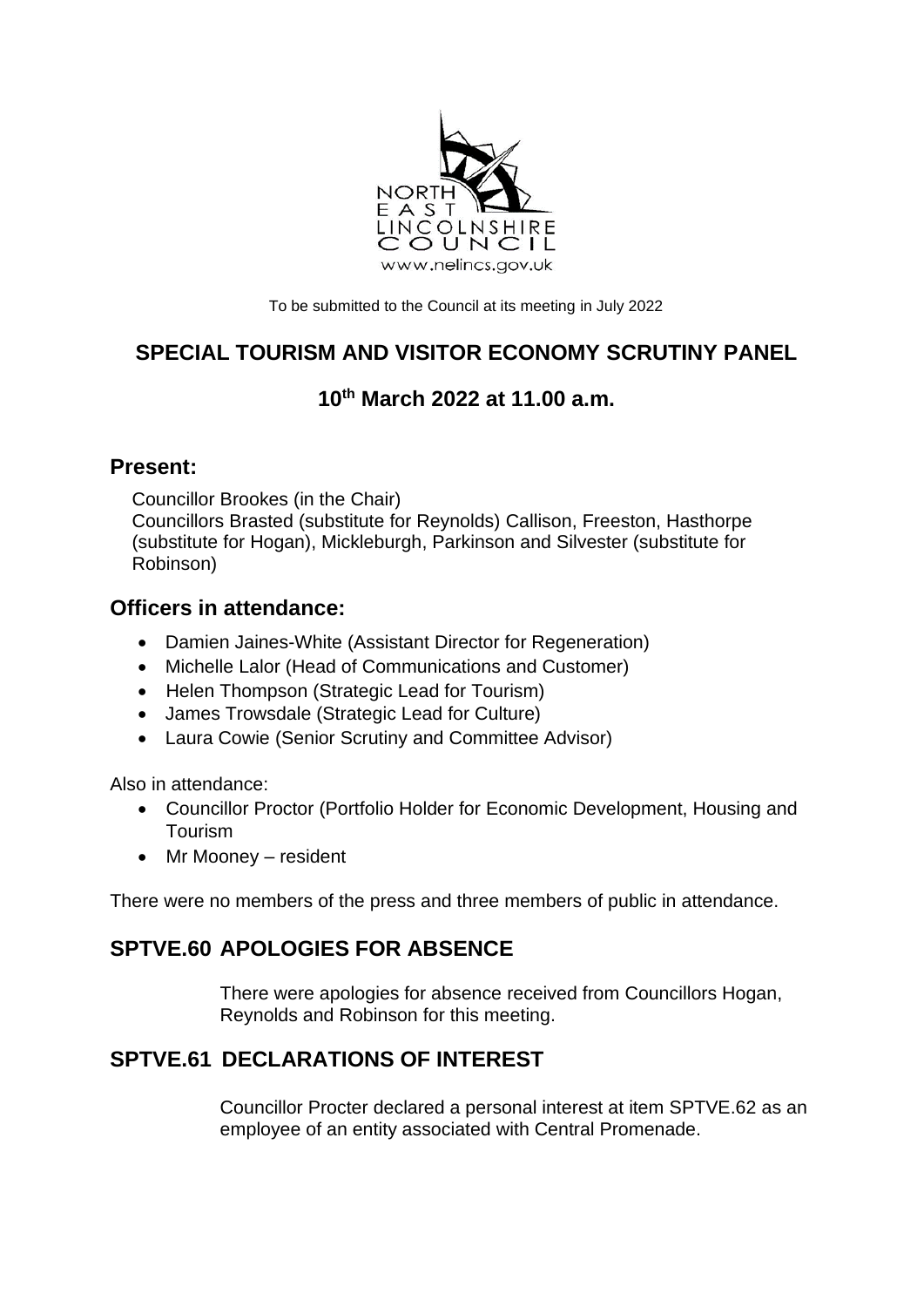### **SPTVE.62 CLEETHORPES MASTERPLAN**

The panel received a report from the Leader of the Council presenting the Cleethorpes Masterplan prior to consideration by Cabinet on 16th March 2022.

Following a brief introduction of the report by Mrs Thompson, the Chair invited Mr Mooney to address the panel who put forward his representations. Mr Mooney was asking the Panel to consider including a pocket of land, which sits between ABP land and Suggitts Lane footbridge (running parallel with Harrington Street and Oliver Street), to be considered as part of the Masterplan in terms of creating a green area for residents. Mr Mooney went on to explain that this area of land was owned by the Council and wanted to see eco-friendly plants and flowers. Members sought clarification regarding the location of land, funding for the project and ongoing maintenance. Mr Mooney confirmed the location and explained that he was not asking for the Council to fund nor maintain the land. This would be done by local community groups. It was moved and seconded that to avoid delays with the Masterplan, the Masterplan proceed to Cabinet as laid out and that officers be asked to continue their engagement via the officers working group with Mr Mooney already underway to help this project come to fruition. This was agreed unanimously.

RECOMMENDED TO CABINET –

- 1. That the Cleethorpes Masterplan be adopted and authorises the Director of Environment, Economy and Resources to publish the same.
- 2. That the principle of the proposed projects identified in the Cleethorpes Masterplan as a basis for moving forward transformational regeneration activity in the town centre and resort, be supported.

RESOLVED – That officers continue their engagement via the officers working group already established with Mr Mooney to help this project come to fruition.

#### **SPTVE.63 CREATIVE STRATEGY**

The panel received from the Portfolio Holder for Economic Development Housing and Tourism presenting the Creativity Strategy prior to consideration by Cabinet on 16<sup>th</sup> March 2022.

RECOMMENDED TO CABINET –

1. That the Creativity Strategy 2022, as laid out in Appendix 1 of the report now submitted, be approved.